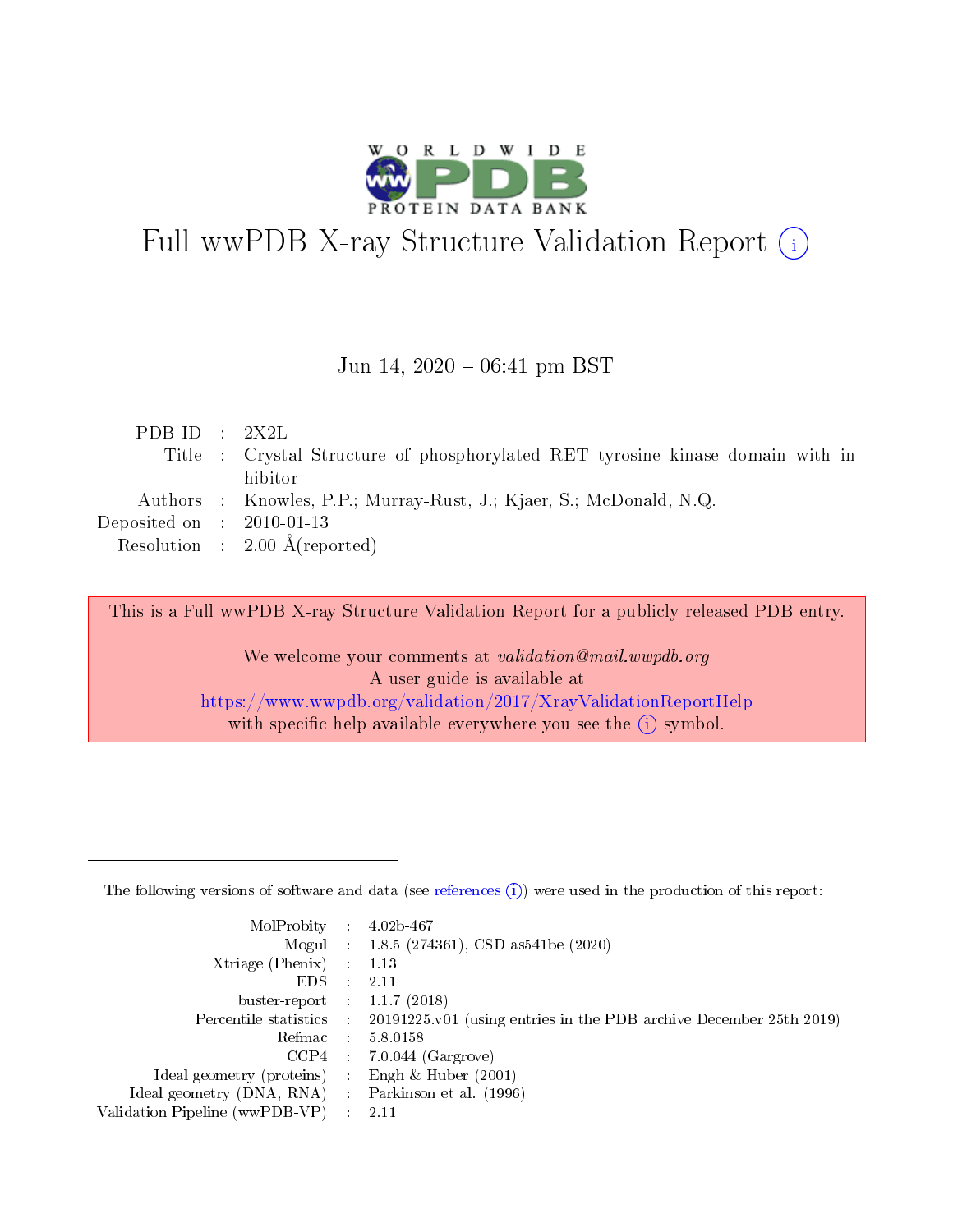# 1 [O](https://www.wwpdb.org/validation/2017/XrayValidationReportHelp#overall_quality)verall quality at a glance  $(i)$

The following experimental techniques were used to determine the structure: X-RAY DIFFRACTION

The reported resolution of this entry is 2.00 Å.

Percentile scores (ranging between 0-100) for global validation metrics of the entry are shown in the following graphic. The table shows the number of entries on which the scores are based.



| Metric                | Whole archive<br>$(\#\text{Entries})$ | Similar resolution<br>$(\#\text{Entries}, \text{resolution range}(\AA))$ |
|-----------------------|---------------------------------------|--------------------------------------------------------------------------|
| Clashscore            | 141614                                | $9178(2.00-2.00)$                                                        |
| Ramachandran outliers | 138981                                | $9054(2.00-2.00)$                                                        |
| Sidechain outliers    | 138945                                | $9053(2.00-2.00)$                                                        |
| RSRZ outliers         | 127900                                | $7900(2.00-2.00)$                                                        |

The table below summarises the geometric issues observed across the polymeric chains and their fit to the electron density. The red, orange, yellow and green segments on the lower bar indicate the fraction of residues that contain outliers for  $\geq=3$ , 2, 1 and 0 types of geometric quality criteria respectively. A grey segment represents the fraction of residues that are not modelled. The numeric value for each fraction is indicated below the corresponding segment, with a dot representing fractions  $\epsilon = 5\%$  The upper red bar (where present) indicates the fraction of residues that have poor fit to the electron density. The numeric value is given above the bar.

| Mol | ${\bf Chain}$ | Length | Quality of chain |     |    |  |
|-----|---------------|--------|------------------|-----|----|--|
|     |               | ו ר    | $\%$             |     |    |  |
|     |               |        | 75%              | 15% | 8% |  |

The following table lists non-polymeric compounds, carbohydrate monomers and non-standard residues in protein, DNA, RNA chains that are outliers for geometric or electron-density-fit criteria:

|  |                                                                               |  |  | $\mid$ Mol $\mid$ Type $\mid$ Chain $\mid$ Res $\mid$ Chirality $\mid$ Geometry $\mid$ Clashes $\mid$ Electron density $\mid$ |
|--|-------------------------------------------------------------------------------|--|--|-------------------------------------------------------------------------------------------------------------------------------|
|  | $\begin{array}{ c c c c c c c c c }\n\hline\n2 & FMT & A & 2014\n\end{array}$ |  |  |                                                                                                                               |

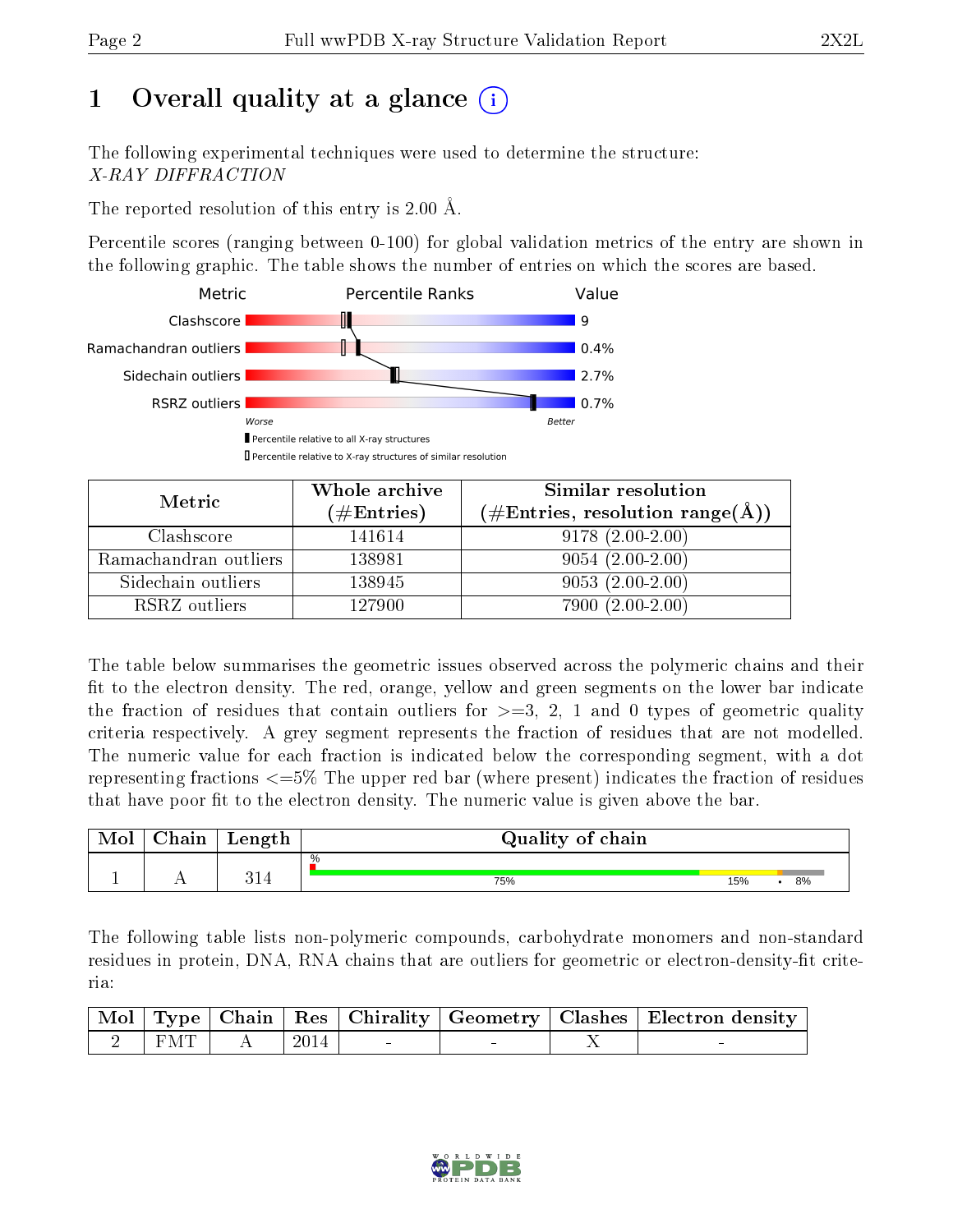# 2 Entry composition (i)

There are 4 unique types of molecules in this entry. The entry contains 2327 atoms, of which 0 are hydrogens and 0 are deuteriums.

In the tables below, the ZeroOcc column contains the number of atoms modelled with zero occupancy, the AltConf column contains the number of residues with at least one atom in alternate conformation and the Trace column contains the number of residues modelled with at most 2 atoms.

• Molecule 1 is a protein called PROTO-ONCOGENE TYROSINE-PROTEIN KINASE RE-CEPTOR RET.

| Mol | $\Box$ Chain $\Box$ | $\vert$ Residues |               | Atoms |       |     |  |    | $\text{ZeroOcc}$   AltConf   Trace |  |
|-----|---------------------|------------------|---------------|-------|-------|-----|--|----|------------------------------------|--|
|     |                     | 288              | Total<br>2224 | 1440  | - 378 | 390 |  | ιb |                                    |  |

• Molecule 2 is FORMIC ACID (three-letter code: FMT) (formula:  $CH<sub>2</sub>O<sub>2</sub>$ ).



| Mol | Chain   Residues | Atoms                                      | $ZeroOcc$   AltConf |
|-----|------------------|--------------------------------------------|---------------------|
| 2   |                  | Total<br>3<br>$\overline{2}$               |                     |
| 2   |                  | Total<br>$\mathbf C$<br>3<br>$\mathcal{D}$ |                     |
| 2   |                  | Total<br>C<br>$\mathcal{D}$<br>3           |                     |
|     |                  | Total<br>2                                 |                     |

Molecule 3 is (3Z)-5-AMINO-3-[(4-METHOXYPHENYL)METHYLIDENE]-1,3-DIHYDRO

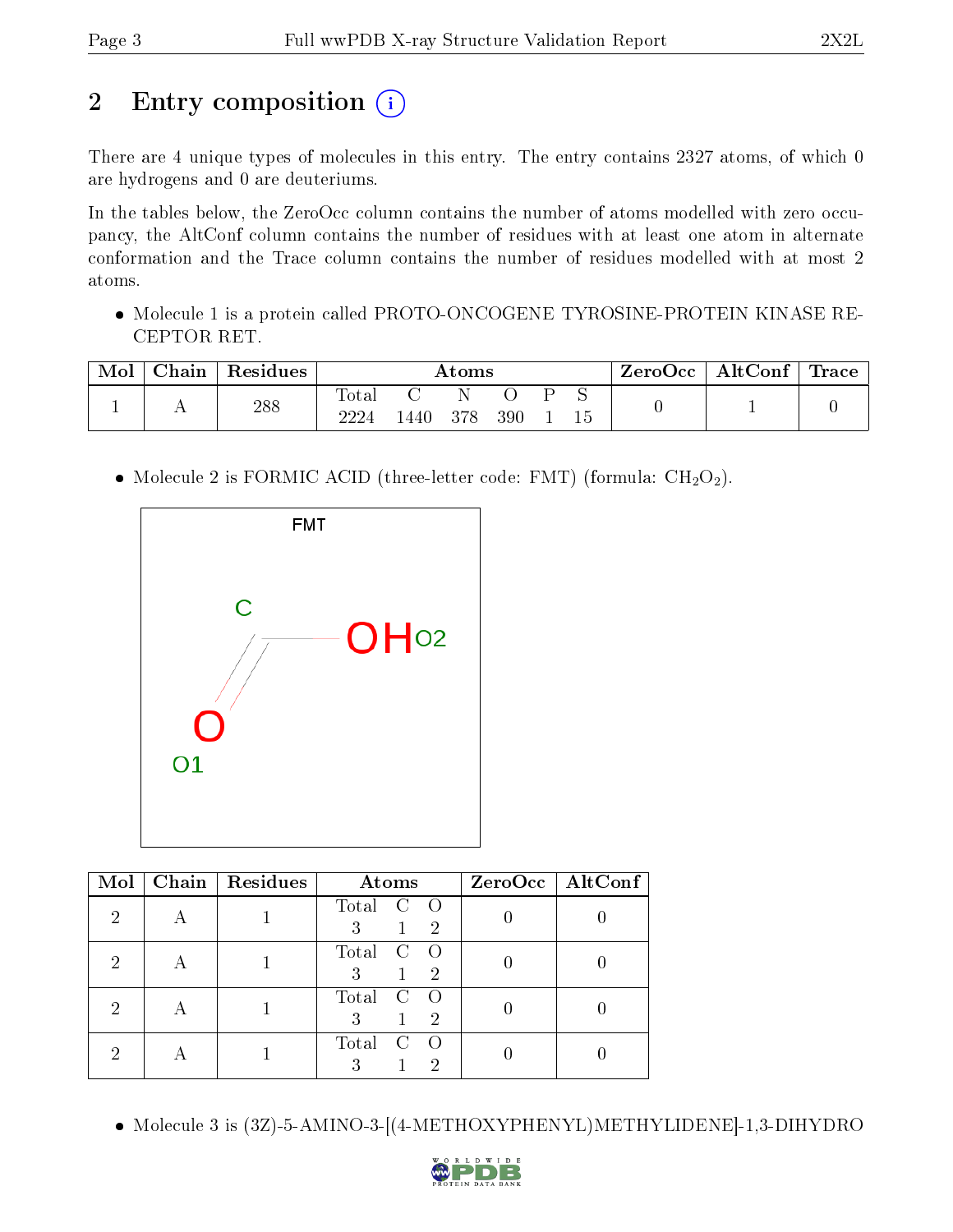-2H-INDOL-2-ONE (three-letter code: X2L) (formula:  $\mathrm{C}_{16}\mathrm{H}_{14}\mathrm{N}_2\mathrm{O}_2).$ 



|  | $\text{Mol}$   Chain   Residues | Atoms       |      |  |  | $ZeroOcc \mid AltConf \mid$ |
|--|---------------------------------|-------------|------|--|--|-----------------------------|
|  |                                 | Total C N C |      |  |  |                             |
|  |                                 |             | 16 2 |  |  |                             |

 $\bullet\,$  Molecule 4 is water.

|  | $Mol$   Chain   Residues | Atoms | $\mid$ ZeroOcc $\mid$ AltConf |  |
|--|--------------------------|-------|-------------------------------|--|
|  |                          | Total |                               |  |

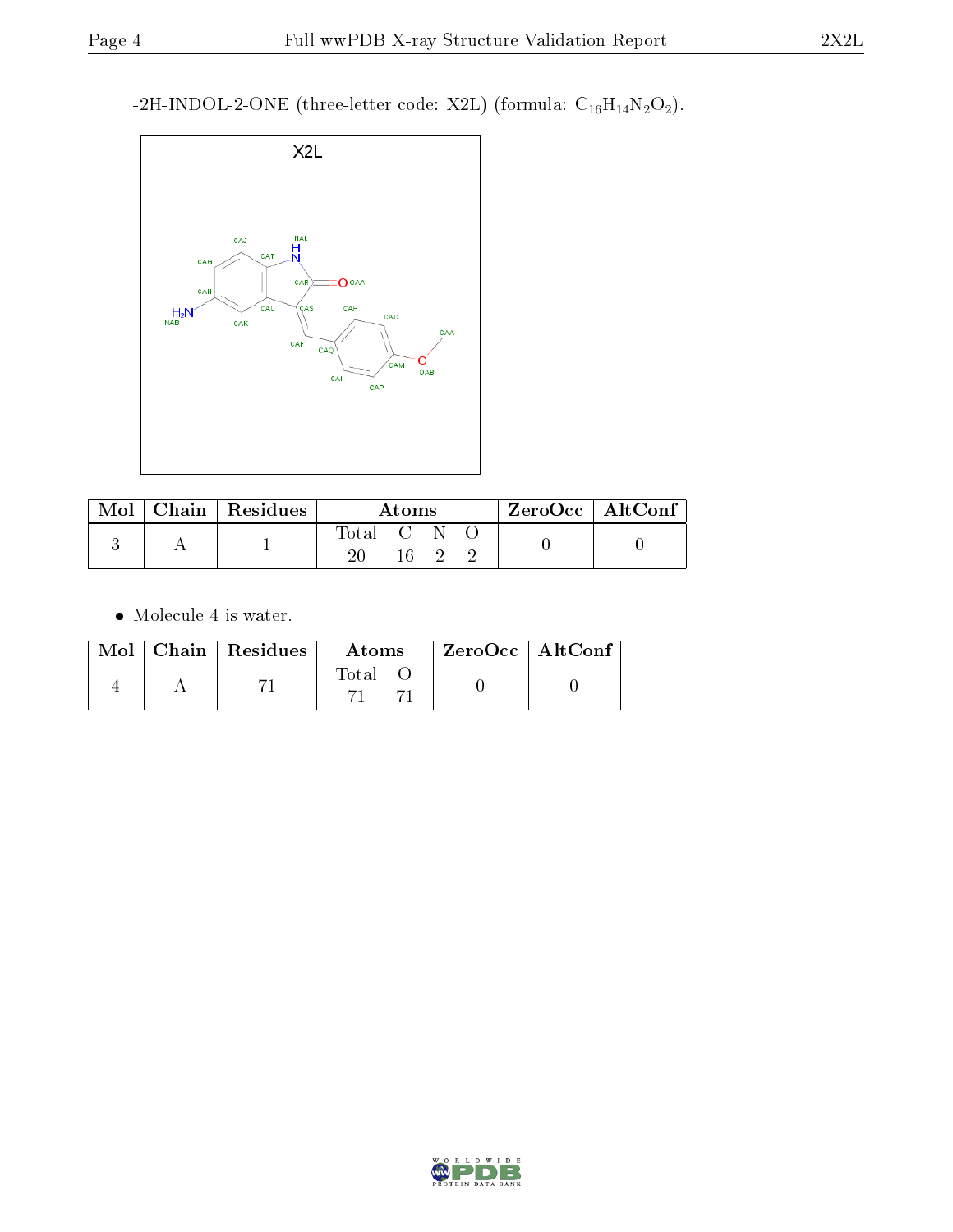# 3 Residue-property plots  $(i)$

These plots are drawn for all protein, RNA and DNA chains in the entry. The first graphic for a chain summarises the proportions of the various outlier classes displayed in the second graphic. The second graphic shows the sequence view annotated by issues in geometry and electron density. Residues are color-coded according to the number of geometric quality criteria for which they contain at least one outlier: green  $= 0$ , yellow  $= 1$ , orange  $= 2$  and red  $= 3$  or more. A red dot above a residue indicates a poor fit to the electron density (RSRZ  $> 2$ ). Stretches of 2 or more consecutive residues without any outlier are shown as a green connector. Residues present in the sample, but not in the model, are shown in grey.

• Molecule 1: PROTO-ONCOGENE TYROSINE-PROTEIN KINASE RECEPTOR RET



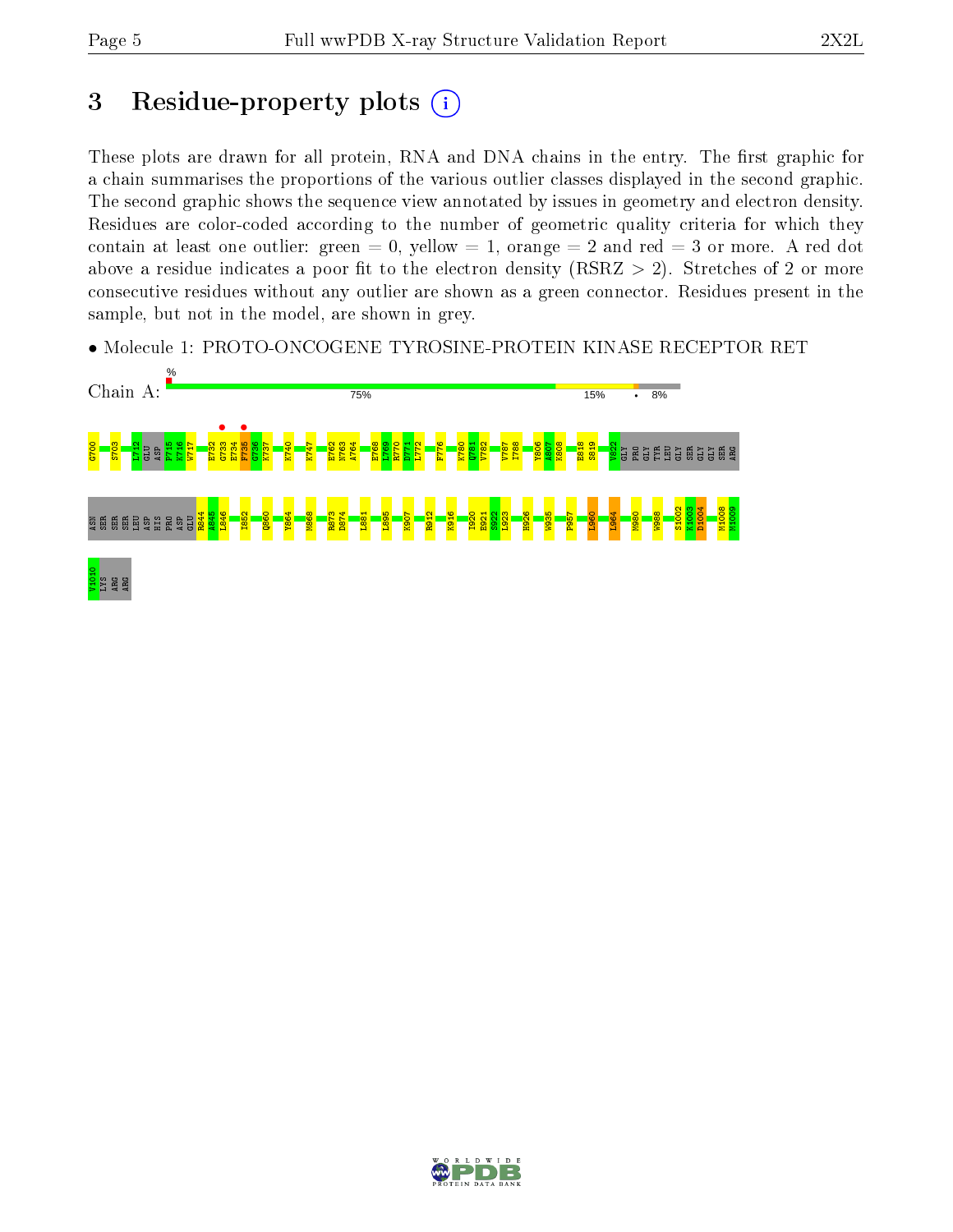# 4 Data and refinement statistics  $(i)$

| Property                                                         | Value                                                               | Source     |
|------------------------------------------------------------------|---------------------------------------------------------------------|------------|
| Space group                                                      | C121                                                                | Depositor  |
| Cell constants                                                   | $72.00\text{\AA}$<br>$70.69\text{\AA}$ $71.\overline{57\text{\AA}}$ | Depositor  |
| a, b, c, $\alpha$ , $\beta$ , $\gamma$                           | $110.35^{\circ}$ 90.00°<br>$90.00^\circ$                            |            |
| Resolution $(A)$                                                 | 20.00<br>2.00<br>$\frac{1}{2}$                                      | Depositor  |
|                                                                  | 48.82<br>$-2.00$                                                    | <b>EDS</b> |
| % Data completeness                                              | 89.5 (20.00-2.00)                                                   | Depositor  |
| (in resolution range)                                            | 89.5 (48.82-2.00)                                                   | <b>EDS</b> |
| $R_{merge}$                                                      | 0.06                                                                | Depositor  |
| $\mathrm{R}_{sym}$                                               | (Not available)                                                     | Depositor  |
| $\sqrt{I/\sigma(I)} > 1$                                         | $\sqrt{2.01 \ (at \ 2.00\text{\AA})}$                               | Xtriage    |
| Refinement program                                               | REFMAC 5.2.0019                                                     | Depositor  |
|                                                                  | 0.211<br>0.269                                                      | Depositor  |
| $R, R_{free}$                                                    | (Not available)<br>0.216                                            | DCC        |
| $R_{free}$ test set                                              | No test flags present.                                              | wwPDB-VP   |
| Wilson B-factor $(A^2)$                                          | 31.0                                                                | Xtriage    |
| Anisotropy                                                       | 0.244                                                               | Xtriage    |
| Bulk solvent $k_{sol}(\text{e}/\text{A}^3), B_{sol}(\text{A}^2)$ | 0.36, 40.0                                                          | <b>EDS</b> |
| L-test for $\mathrm{twinning}^2$                                 | $< L >$ = 0.48, $< L^2 >$ = 0.31                                    | Xtriage    |
| Estimated twinning fraction                                      | No twinning to report.                                              | Xtriage    |
| $F_o, F_c$ correlation                                           | 0.94                                                                | <b>EDS</b> |
| Total number of atoms                                            | 2327                                                                | wwPDB-VP   |
| Average B, all atoms $(A^2)$                                     | 39.0                                                                | wwPDB-VP   |

Xtriage's analysis on translational NCS is as follows: The largest off-origin peak in the Patterson function is  $6.40\%$  of the height of the origin peak. No significant pseudotranslation is detected.

<sup>&</sup>lt;sup>2</sup>Theoretical values of  $\langle |L| \rangle$ ,  $\langle L^2 \rangle$  for acentric reflections are 0.5, 0.333 respectively for untwinned datasets, and 0.375, 0.2 for perfectly twinned datasets.



<span id="page-5-1"></span><span id="page-5-0"></span><sup>1</sup> Intensities estimated from amplitudes.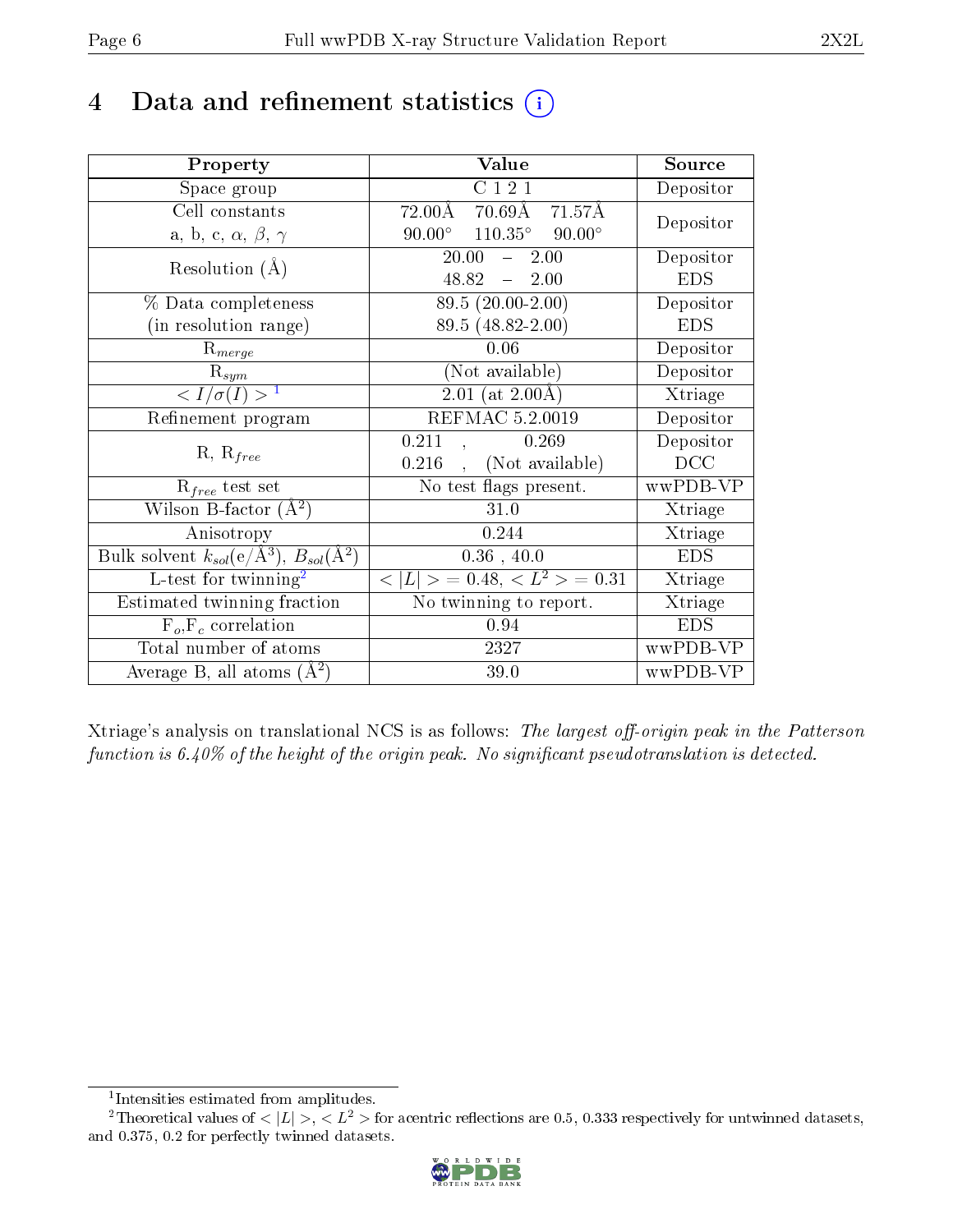# 5 Model quality  $(i)$

# 5.1 Standard geometry  $(i)$

Bond lengths and bond angles in the following residue types are not validated in this section: X2L, FMT, PTR

The Z score for a bond length (or angle) is the number of standard deviations the observed value is removed from the expected value. A bond length (or angle) with  $|Z| > 5$  is considered an outlier worth inspection. RMSZ is the root-mean-square of all Z scores of the bond lengths (or angles).

| $Mol$   Chain |      | Bond lengths                | Bond angles |                  |  |
|---------------|------|-----------------------------|-------------|------------------|--|
|               |      | $RMSZ \mid # Z  > 5$   RMSZ |             | $\# Z  > 5$      |  |
|               | 0.73 | 0/2262                      | 0.79        | $1/3057~(0.0\%)$ |  |

There are no bond length outliers.

All (1) bond angle outliers are listed below:

| $\mid$ Mol $\mid$ Chain $\mid$ Res $\mid$ Type $\mid$ |  | Atoms                           | $\bullet$ Observed( $^o$ )   Ideal( $^o$ ) |  |
|-------------------------------------------------------|--|---------------------------------|--------------------------------------------|--|
|                                                       |  | $874$   ASP   CB-CG-OD1   -5.15 | 113.67                                     |  |

There are no chirality outliers.

There are no planarity outliers.

## $5.2$  Too-close contacts  $(i)$

In the following table, the Non-H and H(model) columns list the number of non-hydrogen atoms and hydrogen atoms in the chain respectively. The H(added) column lists the number of hydrogen atoms added and optimized by MolProbity. The Clashes column lists the number of clashes within the asymmetric unit, whereas Symm-Clashes lists symmetry related clashes.

|  |      |      | Mol   Chain   Non-H   H(model)   H(added)   Clashes   Symm-Clashes |
|--|------|------|--------------------------------------------------------------------|
|  | 2224 | 2194 |                                                                    |
|  |      |      |                                                                    |
|  |      |      |                                                                    |
|  |      |      |                                                                    |
|  | 9397 | 9919 |                                                                    |

The all-atom clashscore is defined as the number of clashes found per 1000 atoms (including hydrogen atoms). The all-atom clashscore for this structure is 9.

All (40) close contacts within the same asymmetric unit are listed below, sorted by their clash

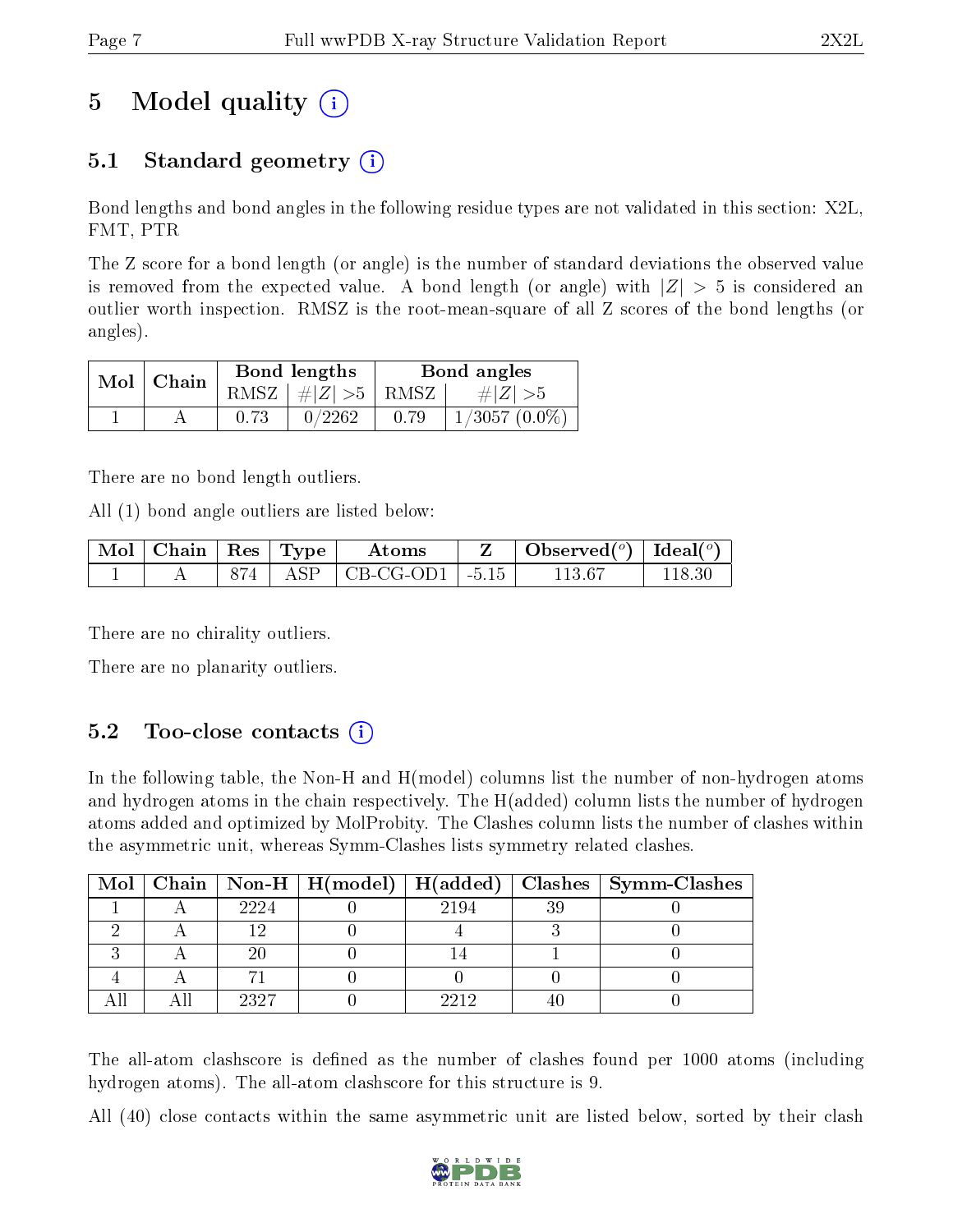magnitude.

|                                     |                     | Interatomic       | Clash             |  |
|-------------------------------------|---------------------|-------------------|-------------------|--|
| Atom-1                              | Atom-2              | distance $(\AA)$  | overlap $(\AA)$   |  |
| 1: A:782: VAL:CG1                   | 1:A:787:VAL:HG11    | 2.16              | 0.75              |  |
| 1:A:735:PHE:CD1                     | 1:A:735:PHE:C       | 2.61              | 0.73              |  |
| 1:A:782:VAL:HG11                    | 1:A:787:VAL:HG11    | $\overline{1.70}$ | 0.72              |  |
| 1:A:782:VAL:HG22                    | 1:A:868[C]:MET:SD   | 2.36              | 0.66              |  |
| 1:A:1004:ASP:O                      | 1: A:1008:MET:HG3   | 1.98              | 0.62              |  |
| 1:A:776:PHE:CZ                      | 1: A:780: LYS: HE3  | 2.34              | 0.62              |  |
| 1: A:916: LYS: HG2                  | 1:A:960:LEU:HD11    | 1.82              | $\overline{0.61}$ |  |
| 1: A: 732: GLU: HG2                 | 1: A: 737: LYS: HG3 | 1.84              | 0.59              |  |
| 3:A:2015:X2L:HAI                    | 3:A:2015:X2L:OAA    | 2.03              | 0.59              |  |
| 1: A:923: LEU:O                     | 2:A:2013:FMT:H      | 2.05              | 0.57              |  |
| 1:A:735:PHE:O                       | 1: A: 735: PHE: HD1 | 1.89              | 0.56              |  |
| 1: A:747: LYS: HD3                  | 2:A:2014:FMT:H      | 1.87              | 0.55              |  |
| 1: A: 735: PHE: HD1                 | 1:A:735:PHE:C       | 2.09              | 0.55              |  |
| 1:A:734:GLU:O                       | 1: A: 735: PHE: HB3 | 2.09              | 0.53              |  |
| 1:A:762:GLU:O                       | 1: A:763:ASN:HB2    | 2.08              | 0.51              |  |
| 1:A:735:PHE:CZ                      | 1:A:772:LEU:HA      | 2.45              | 0.51              |  |
| 1:A:747:LYS:HD3                     | 2:A:2014:FMT:C      | 2.41              | 0.50              |  |
| 1:A:912:ARG:HG3                     | 1:A:912:ARG:HH11    | 1.76              | $0.50\,$          |  |
| 1:A:907:LYS:O                       | 1:A:926:HIS:HB3     | 2.13              | 0.48              |  |
| 1:A:717:TRP:CD1                     | 1: A:780: LYS: HE2  | 2.49              | 0.48              |  |
| 1:A:818:GLU:HG3                     | 1:A:844:ARG:HH12    | 1.79              | 0.48              |  |
| $1:$ A:916:LYS:HG2                  | 1:A:960:LEU:CD1     | 2.44              | 0.47              |  |
| 1: A:864:TYR:O                      | 1:A:868[B]:MET:HG2  | 2.14              | 0.47              |  |
| 1:A:873:ARG:HD3                     | 1:A:895:LEU:O       | 2.16              | 0.46              |  |
| 1:A:788:ILE:HD13                    | 1: A:881:LEU:HD12   | 1.98              | 0.46              |  |
| 1:A:819:SER:OG                      | 1:A:846:LEU:HD12    | 2.15              | 0.46              |  |
| 1: A.818: GLU:CG                    | 1:A:844:ARG:HH12    | 2.28              | 0.46              |  |
| 1:A:732:GLU:HB3                     | 1:A:733:GLY:H       | 1.57              | 0.44              |  |
| 1:A:764:ALA:HA                      | 1: A:768: GLU:OE1   | 2.17              | 0.43              |  |
| 1:A:732:GLU:CG                      | 1:A:737:LYS:HG3     | 2.49              | 0.43              |  |
| $1:A:700:GLY:\overline{N}$          | 1: A:703: SER:HG    | 2.17              | 0.43              |  |
| 1:A:818:GLU:HG3                     | 1:A:844:ARG:NH1     | 2.34              | 0.43              |  |
| 1:A:735:PHE:HZ                      | 1:A:772:LEU:HA      | 1.83              | 0.42              |  |
| 1: A:957: PRO:HA                    | 1: A:960: LEU: HD12 | 1.99              | 0.42              |  |
| 1: A:860: GLN:NE2                   | 1:A:1002:SER:HB3    | 2.35              | 0.42              |  |
| 1:A:935:TRP:CE3                     | 1: A:988:TRP:HA     | 2.55              | 0.41              |  |
| 1:A:852:ILE:HG12                    | 1: A:980:MET:CE     | 2.49              | 0.41              |  |
| 1:A:920:ILE:HD12                    | 1: A:964:LEU:HB3    | 2.03              | 0.41              |  |
| 1: A:782: VAL: CG2                  | 1:A:868[C]:MET:SD   | 3.07              | 0.41              |  |
| $1:A:740:\overline{\text{LYS:HE3}}$ | 1: A:806: TYR: CZ   | 2.56              | 0.40              |  |

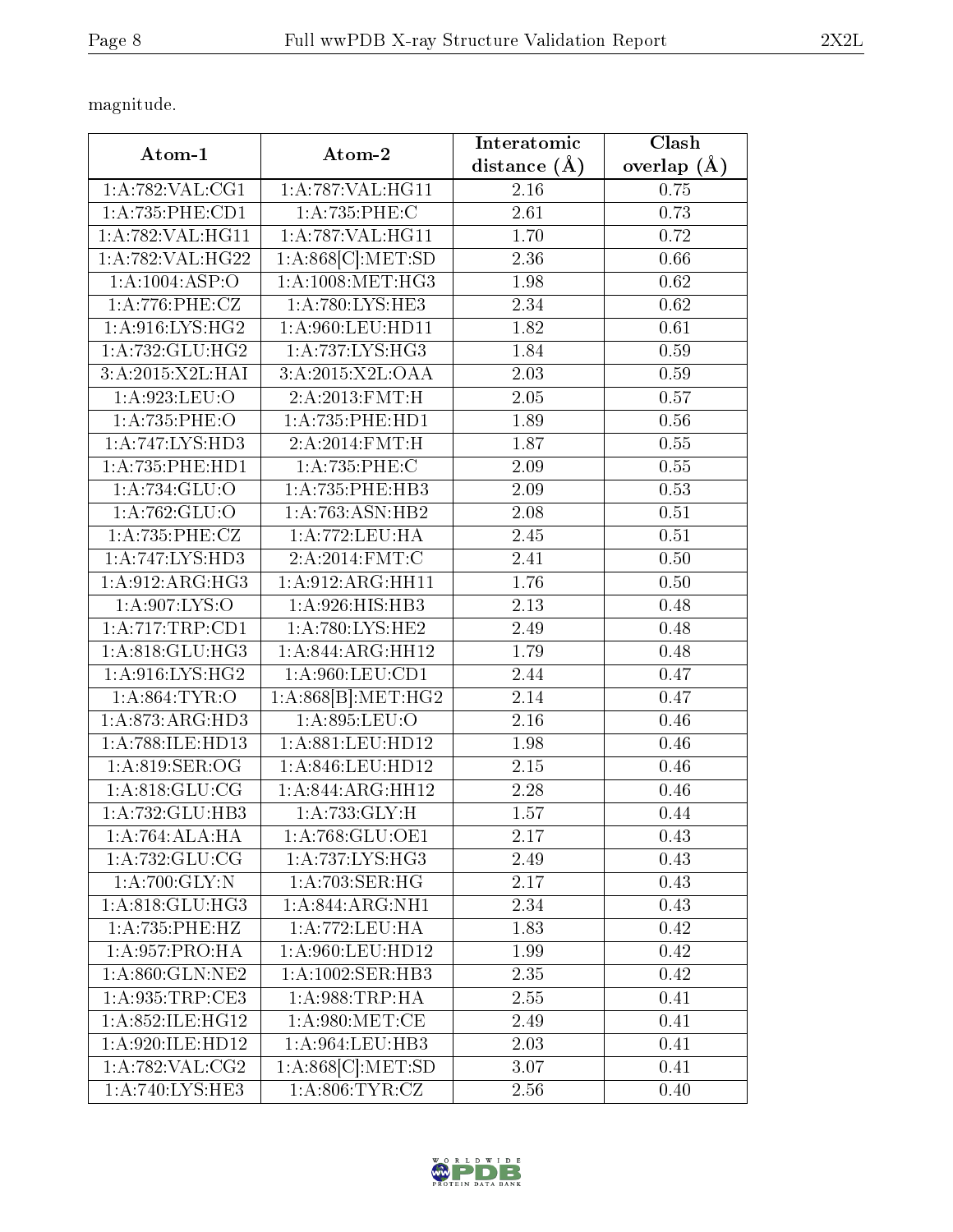There are no symmetry-related clashes.

### 5.3 Torsion angles (i)

#### 5.3.1 Protein backbone  $(i)$

In the following table, the Percentiles column shows the percent Ramachandran outliers of the chain as a percentile score with respect to all X-ray entries followed by that with respect to entries of similar resolution.

The Analysed column shows the number of residues for which the backbone conformation was analysed, and the total number of residues.

|  |                                                      | Mol   Chain   Analysed   Favoured   Allowed   Outliers   Percentiles |  |  |  |
|--|------------------------------------------------------|----------------------------------------------------------------------|--|--|--|
|  | $283/314(90\%)$ 269 (95%)   13 (5%)   1 (0%)   34 30 |                                                                      |  |  |  |

All (1) Ramachandran outliers are listed below:

| $\operatorname{Mol}$ , | Chain   Res | <b>Type</b> |
|------------------------|-------------|-------------|
|                        |             |             |

#### 5.3.2 Protein sidechains  $(i)$

In the following table, the Percentiles column shows the percent sidechain outliers of the chain as a percentile score with respect to all X-ray entries followed by that with respect to entries of similar resolution.

The Analysed column shows the number of residues for which the sidechain conformation was analysed, and the total number of residues.

| Mol   Chain | Analysed   Rotameric   Outliers   Percentiles |                     |            |  |
|-------------|-----------------------------------------------|---------------------|------------|--|
|             | $225/271(83\%)$   219 (97\%)                  | $\frac{1}{6}$ (3\%) | 46<br>. 44 |  |

All (6) residues with a non-rotameric sidechain are listed below:

| Mol | Chain | Res  | <b>Type</b> |
|-----|-------|------|-------------|
|     |       | 735  | PHE         |
|     |       | 770  | $\rm{ARG}$  |
|     |       | 921  | <b>GLU</b>  |
|     |       | 960  | LEU         |
|     |       | 964  | LEU         |
|     |       | 1004 | ASP         |

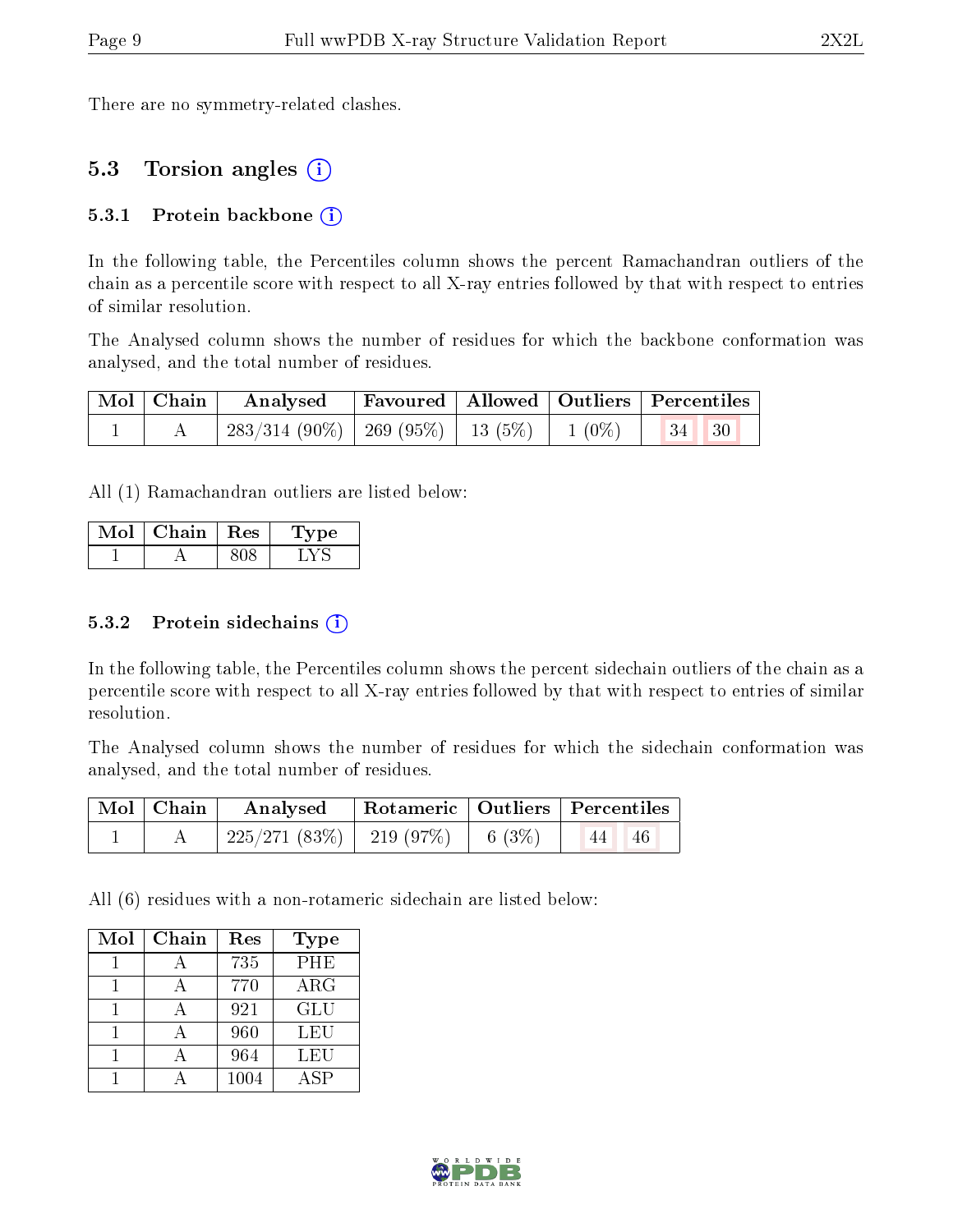Some sidechains can be flipped to improve hydrogen bonding and reduce clashes. All (2) such sidechains are listed below:

| Mol | ${\bf Chain}$ | Res | ype |
|-----|---------------|-----|-----|
|     |               |     | GH. |
|     |               |     |     |

#### 5.3.3 RNA  $(i)$

There are no RNA molecules in this entry.

## 5.4 Non-standard residues in protein, DNA, RNA chains (i)

1 non-standard protein/DNA/RNA residue is modelled in this entry.

In the following table, the Counts columns list the number of bonds (or angles) for which Mogul statistics could be retrieved, the number of bonds (or angles) that are observed in the model and the number of bonds (or angles) that are dened in the Chemical Component Dictionary. The Link column lists molecule types, if any, to which the group is linked. The Z score for a bond length (or angle) is the number of standard deviations the observed value is removed from the expected value. A bond length (or angle) with  $|Z| > 2$  is considered an outlier worth inspection. RMSZ is the root-mean-square of all Z scores of the bond lengths (or angles).

| Mol |            | Type   Chain   Res |     | $\perp$ Link |               | Bond lengths |                    |          | Bond angles |                                  |  |
|-----|------------|--------------------|-----|--------------|---------------|--------------|--------------------|----------|-------------|----------------------------------|--|
|     |            |                    |     |              | $\rm{Counts}$ |              | RMSZ   $\# Z  > 2$ |          |             | Counts   RMSZ $\vert \#  Z  > 2$ |  |
|     | <b>PTR</b> |                    | 905 |              | 15, 16, 17    | 1.85         | $(6\%)$            | 19,22,24 | 0.91        | 1(5%)                            |  |

In the following table, the Chirals column lists the number of chiral outliers, the number of chiral centers analysed, the number of these observed in the model and the number defined in the Chemical Component Dictionary. Similar counts are reported in the Torsion and Rings columns. '-' means no outliers of that kind were identified.

|       |     |                          | Mol   Type   Chain   Res   Link   Chirals   Torsions   Rings |  |
|-------|-----|--------------------------|--------------------------------------------------------------|--|
| ∣ PTR | 905 | <b>Contract Contract</b> | $\mid 0/10/11/13 \mid 0/1/1/1 \mid$                          |  |

All (1) bond length outliers are listed below:

|  |  | $\sqrt{\text{Mol}}$   Chain   Res   Type   Atoms | $\cdot$ $\cdot$ $\mathbf{Z}$ $\rightarrow$ $\cdot$ | $\Box$ Observed( $\AA$ ) $\Box$ Ideal( $\AA$ ) |       |
|--|--|--------------------------------------------------|----------------------------------------------------|------------------------------------------------|-------|
|  |  | 905   PTR   OH-CZ   -6.81                        |                                                    |                                                | $-40$ |

All (1) bond angle outliers are listed below:

|  |  | $\lceil\,\overline{\text{Mol}}\,\rceil$ Chain $\lceil\,\text{Res}\,\rceil$ Type $\lceil\,\,\text{Atoms}\,\rceil$ | $\parallel$ Z $\parallel$ Observed( <sup>o</sup> ) $\parallel$ Ideal( <sup>o</sup> ) |        |
|--|--|------------------------------------------------------------------------------------------------------------------|--------------------------------------------------------------------------------------|--------|
|  |  | 905   PTR   O3P-P-OH   2.87                                                                                      | 114.23                                                                               | 105-24 |

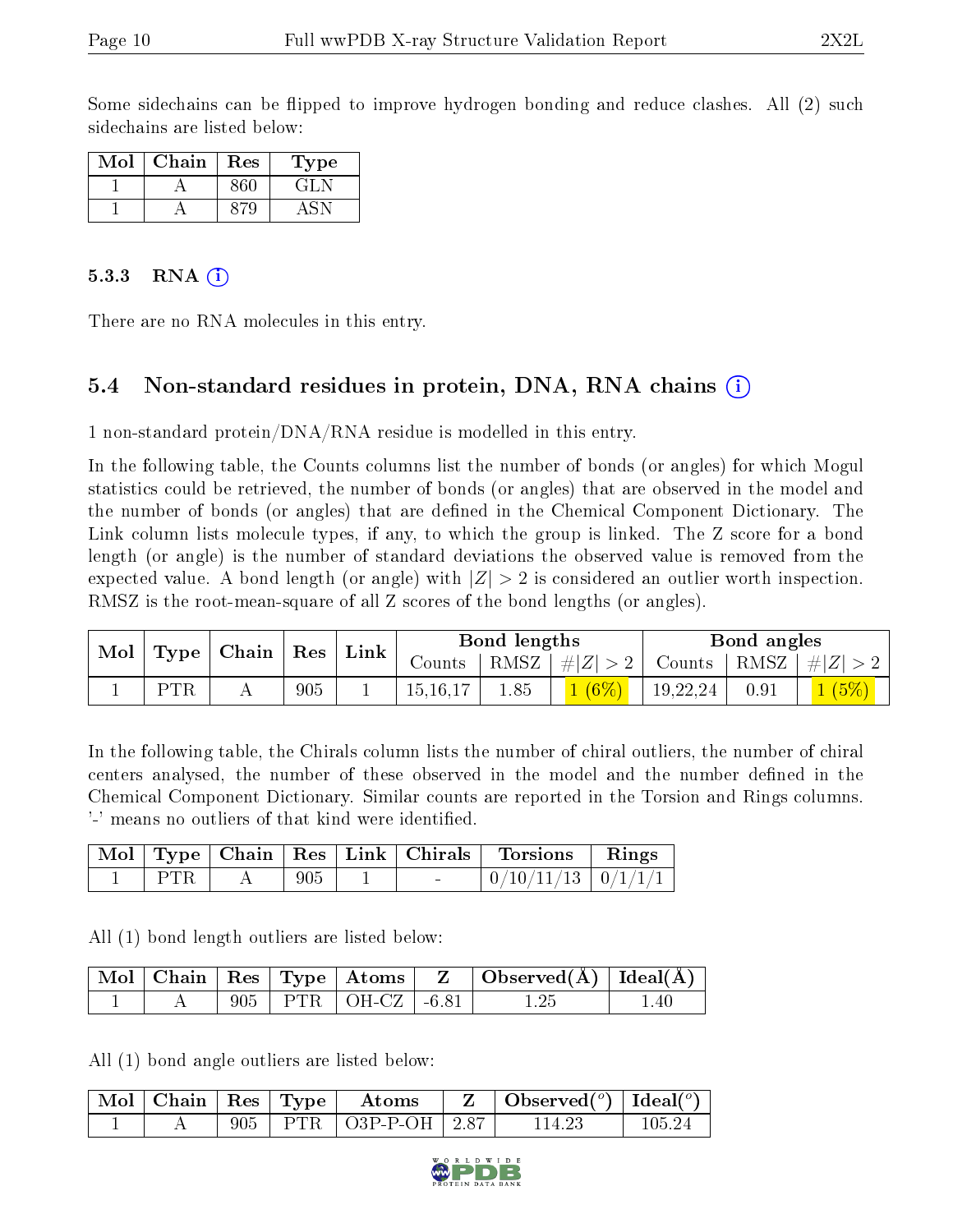There are no chirality outliers.

There are no torsion outliers.

There are no ring outliers.

No monomer is involved in short contacts.

### 5.5 Carbohydrates  $(i)$

There are no carbohydrates in this entry.

# 5.6 Ligand geometry  $(i)$

5 ligands are modelled in this entry.

In the following table, the Counts columns list the number of bonds (or angles) for which Mogul statistics could be retrieved, the number of bonds (or angles) that are observed in the model and the number of bonds (or angles) that are defined in the Chemical Component Dictionary. The Link column lists molecule types, if any, to which the group is linked. The Z score for a bond length (or angle) is the number of standard deviations the observed value is removed from the expected value. A bond length (or angle) with  $|Z| > 2$  is considered an outlier worth inspection. RMSZ is the root-mean-square of all Z scores of the bond lengths (or angles).

| Mol            |            | Chain | Res  | Link     |                   | Bond lengths |             |          | Bond angles |               |  |
|----------------|------------|-------|------|----------|-------------------|--------------|-------------|----------|-------------|---------------|--|
|                | Type       |       |      |          | $\mathrm{Counts}$ | RMSZ         | # $ Z  > 2$ | Counts   | RMSZ        | $\# Z $<br>>2 |  |
| $\overline{2}$ | <b>FMT</b> |       | 2013 |          | 0, 2, 2           | 0.00         |             | 0.1,1    | 0.00        |               |  |
| $\overline{2}$ | <b>FMT</b> |       | 2014 |          | 0, 2, 2           | 0.00         |             | 0.1,1    | 0.00        |               |  |
| $\overline{2}$ | <b>FMT</b> |       | 2011 |          | 0, 2, 2           | 0.00         |             | 0,1,1    | 0.00        |               |  |
| $\overline{2}$ | <b>FMT</b> |       | 2012 |          | 0, 2, 2           | 0.00         |             | 0,1,1    | 0.00        |               |  |
| 3              | X2L        | А     | 2015 | $\equiv$ | 22, 22, 22        | 2.16         | 18%)<br>4   | 31,31,31 | 2.24        | 8(25%)        |  |

In the following table, the Chirals column lists the number of chiral outliers, the number of chiral centers analysed, the number of these observed in the model and the number defined in the Chemical Component Dictionary. Similar counts are reported in the Torsion and Rings columns. '-' means no outliers of that kind were identified.

|     |         |                          |        | Mol   Type   Chain   Res   Link   Chirals   Torsions   Rings |  |
|-----|---------|--------------------------|--------|--------------------------------------------------------------|--|
| X2L | $+2015$ | <b>Contract Contract</b> | $\sim$ | $\frac{2}{6}/\frac{18}{18}$   0/3/3/3                        |  |

All (4) bond length outliers are listed below:

| $\vert$ Mol $\vert$ | $\vert$ Chain $\vert$ Res $\vert$ Type $\vert$ |      | $^+$ Atoms                            | Observed( $\AA$ )   Ideal( $\AA$ ) |       |
|---------------------|------------------------------------------------|------|---------------------------------------|------------------------------------|-------|
|                     |                                                |      | 2015   X2L   CAS-CAR   -6.43          |                                    | . .50 |
|                     |                                                | 2015 | $\mid$ X2L $\mid$ CAF-CAS $\mid$ 4.98 |                                    | 1.34  |

Continued on next page...

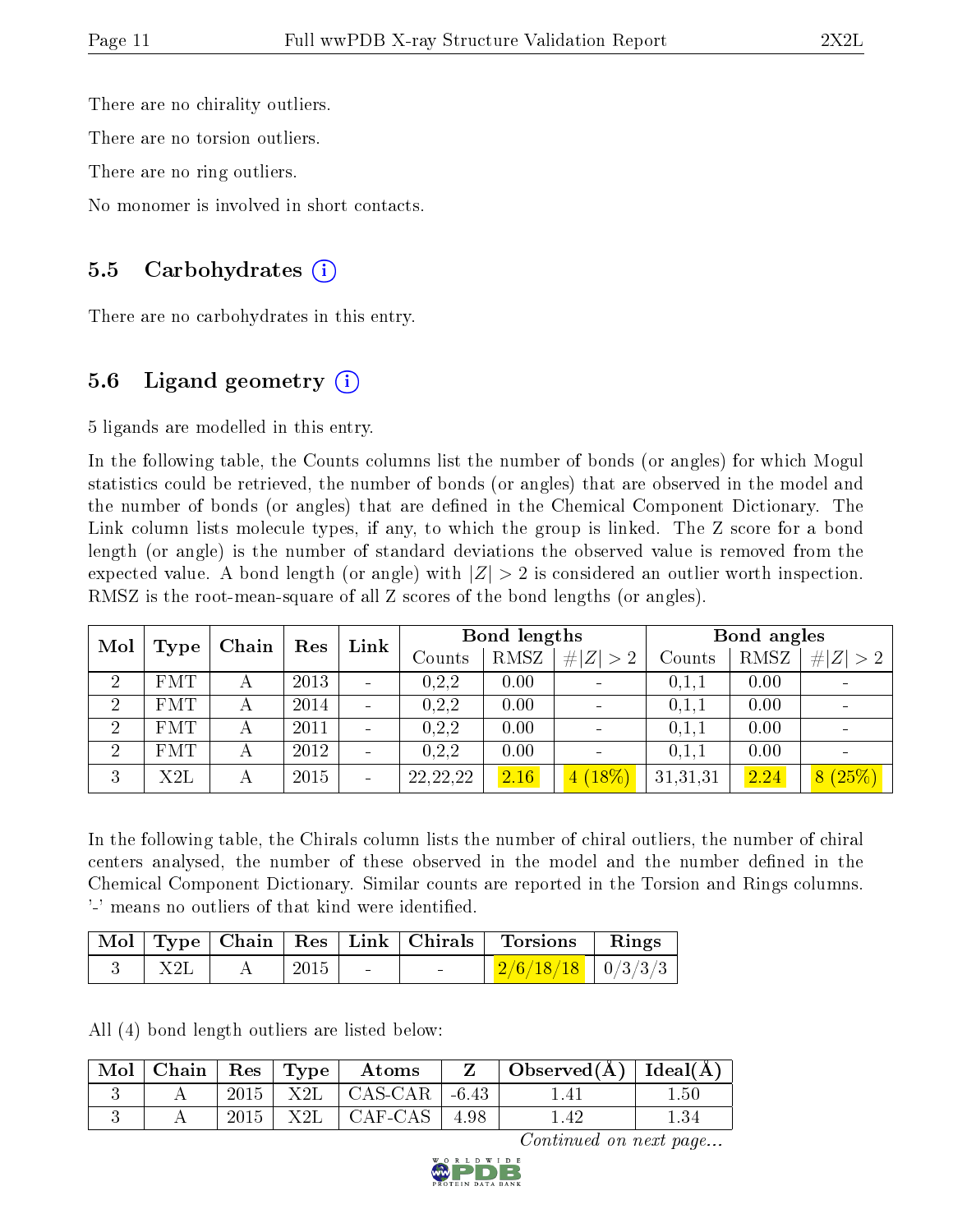| Continued from previous page |  |  |
|------------------------------|--|--|
|                              |  |  |

| $\mid$ Mol $\mid$ Chain $\mid$ Res $\mid$ Type $\mid$ |      | Atoms                                 | $\Box$ Observed( $\AA$ )   Ideal( $\overline{A}$ ) |      |
|-------------------------------------------------------|------|---------------------------------------|----------------------------------------------------|------|
|                                                       |      | $2015$   X2L   CAU-CAS   -3.16        | $1.40\,$                                           | .45  |
|                                                       | 2015 | $+$ X2L $\vert$ CAT-NAL $\vert$ -2.41 |                                                    | 1.38 |

All (8) bond angle outliers are listed below:

| Mol | Chain | Res  | Type | Atoms       | $\mathbf{Z}$ | Observed $\binom{o}{c}$ | Ideal $(^\circ)$ |
|-----|-------|------|------|-------------|--------------|-------------------------|------------------|
| 3   | А     | 2015 | X2L  | CAS-CAR-NAL | 7.81         | 111.26                  | 106.88           |
| 3   | А     | 2015 | X2L  | CAT-NAL-CAR | $-4.83$      | 108.34                  | 111.38           |
| 3   | А     | 2015 | X2L  | CAG-CAN-CAK | 3.25         | 122.84                  | 118.62           |
| 3   | А     | 2015 | X2L  | OAA-CAR-NAL | $-3.15$      | 121.36                  | 126.36           |
| 3   | А     | 2015 | X2L  | CAF-CAS-CAR | 3.15         | 132.62                  | 119.96           |
| 3   | А     | 2015 | X2L  | CAU-CAS-CAR | $-2.58$      | 103.82                  | 105.30           |
| 3   | А     | 2015 | X2L  | CAJ-CAG-CAN | $-2.37$      | 117.62                  | 120.67           |
| 3   | А     | 2015 | X2L  | CAT-CAU-CAS | 2.27         | 108.12                  | 106.64           |

There are no chirality outliers.

All (2) torsion outliers are listed below:

| Mol | Chain | Res  | Type | Atoms           |
|-----|-------|------|------|-----------------|
|     |       | 2015 | X 2I | CAP-CAM-OAB-CAA |
|     |       | 2015 | X 2I | CAO-CAM-OAB-CAA |

There are no ring outliers.

3 monomers are involved in 4 short contacts:

| Mol |      |      | Chain   Res   Type   Clashes   Symm-Clashes |
|-----|------|------|---------------------------------------------|
|     | 2013 | EM T |                                             |
|     | 2014 | EMT. |                                             |
|     | 2015 | X 2I |                                             |

The following is a two-dimensional graphical depiction of Mogul quality analysis of bond lengths, bond angles, torsion angles, and ring geometry for all instances of the Ligand of Interest. In addition, ligands with molecular weight > 250 and outliers as shown on the validation Tables will also be included. For torsion angles, if less then 5% of the Mogul distribution of torsion angles is within 10 degrees of the torsion angle in question, then that torsion angle is considered an outlier. Any bond that is central to one or more torsion angles identified as an outlier by Mogul will be highlighted in the graph. For rings, the root-mean-square deviation (RMSD) between the ring in question and similar rings identified by Mogul is calculated over all ring torsion angles. If the average RMSD is greater than 60 degrees and the minimal RMSD between the ring in question and any Mogul-identified rings is also greater than 60 degrees, then that ring is considered an outlier. The outliers are highlighted in purple. The color gray indicates Mogul did not find sufficient

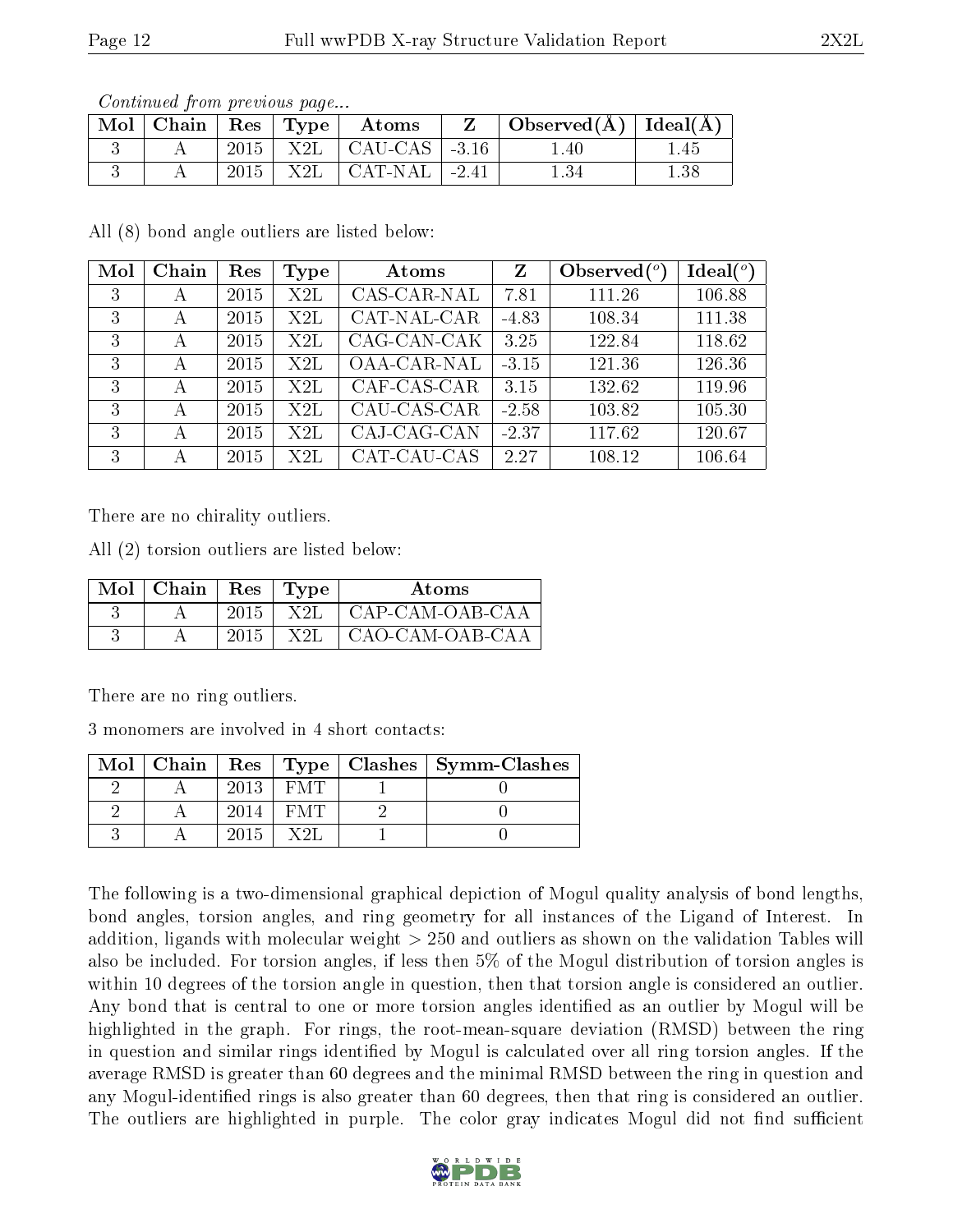

equivalents in the CSD to analyse the geometry.

# 5.7 [O](https://www.wwpdb.org/validation/2017/XrayValidationReportHelp#nonstandard_residues_and_ligands)ther polymers (i)

There are no such residues in this entry.

# 5.8 Polymer linkage issues (i)

There are no chain breaks in this entry.

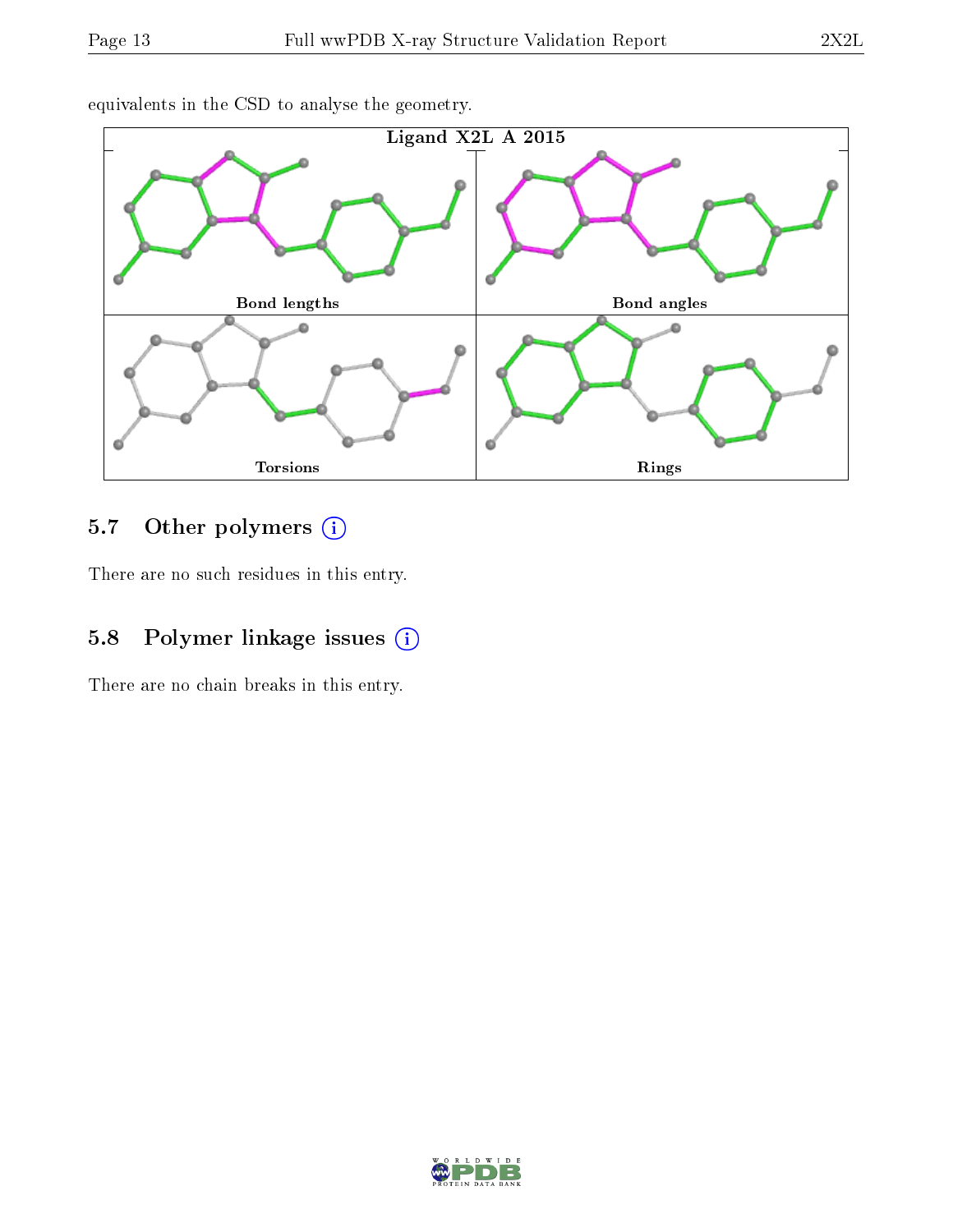# 6 Fit of model and data  $(i)$

# 6.1 Protein, DNA and RNA chains (i)

In the following table, the column labelled  $#RSRZ> 2'$  contains the number (and percentage) of RSRZ outliers, followed by percent RSRZ outliers for the chain as percentile scores relative to all X-ray entries and entries of similar resolution. The OWAB column contains the minimum, median,  $95<sup>th</sup>$  percentile and maximum values of the occupancy-weighted average B-factor per residue. The column labelled  $Q < 0.9$  lists the number of (and percentage) of residues with an average occupancy less than 0.9.

| Mol   Chain | $\mid$ Analysed $\mid$ <rsrz> <math>\mid</math></rsrz> |         | $\rm \#RSRZ{>}2$ | $\vert$ OWAB(Å <sup>2</sup> ) $\vert$ Q<0.9 $\vert$                                                     |  |
|-------------|--------------------------------------------------------|---------|------------------|---------------------------------------------------------------------------------------------------------|--|
|             | $\mid$ 287/314 (91%) $\mid$                            | $-0.18$ |                  | $\begin{array}{ c c c c c c c c } \hline 2 & (0\%) & 87 & 87 & 24 & 37 & 58 & 70 \\ \hline \end{array}$ |  |

All (2) RSRZ outliers are listed below:

| Mol | Chain |     |             | $\vert$ Res $\vert$ Type $\vert$ RSRZ |
|-----|-------|-----|-------------|---------------------------------------|
|     |       | 735 | ש⊢י         |                                       |
|     |       | 733 | $-$ GH $N-$ | პ.ს                                   |

### 6.2 Non-standard residues in protein, DNA, RNA chains  $(i)$

In the following table, the Atoms column lists the number of modelled atoms in the group and the number defined in the chemical component dictionary. The B-factors column lists the minimum, median,  $95<sup>th</sup>$  percentile and maximum values of B factors of atoms in the group. The column labelled  $Q< 0.9$ ' lists the number of atoms with occupancy less than 0.9.

|                 |  |                                                               |  | $\lceil$ Mol $\lceil$ Type $\lceil$ Chain $\lceil$ Res $\lceil$ Atoms $\lceil$ RSCC $\lceil$ RSR $\lceil$ B-factors(A <sup>2</sup> ) $\lceil$ Q<0.9 $\lceil$ |  |
|-----------------|--|---------------------------------------------------------------|--|--------------------------------------------------------------------------------------------------------------------------------------------------------------|--|
| $\pm$ PTR $\pm$ |  | $A = \begin{bmatrix} 905 & 16/17 & 0.95 & 0.09 \end{bmatrix}$ |  | 28,33,49,50                                                                                                                                                  |  |

### 6.3 Carbohydrates (i)

There are no carbohydrates in this entry.

## 6.4 Ligands  $(i)$

In the following table, the Atoms column lists the number of modelled atoms in the group and the number defined in the chemical component dictionary. The B-factors column lists the minimum, median,  $95<sup>th</sup>$  percentile and maximum values of B factors of atoms in the group. The column labelled  $Q< 0.9$ ' lists the number of atoms with occupancy less than 0.9.